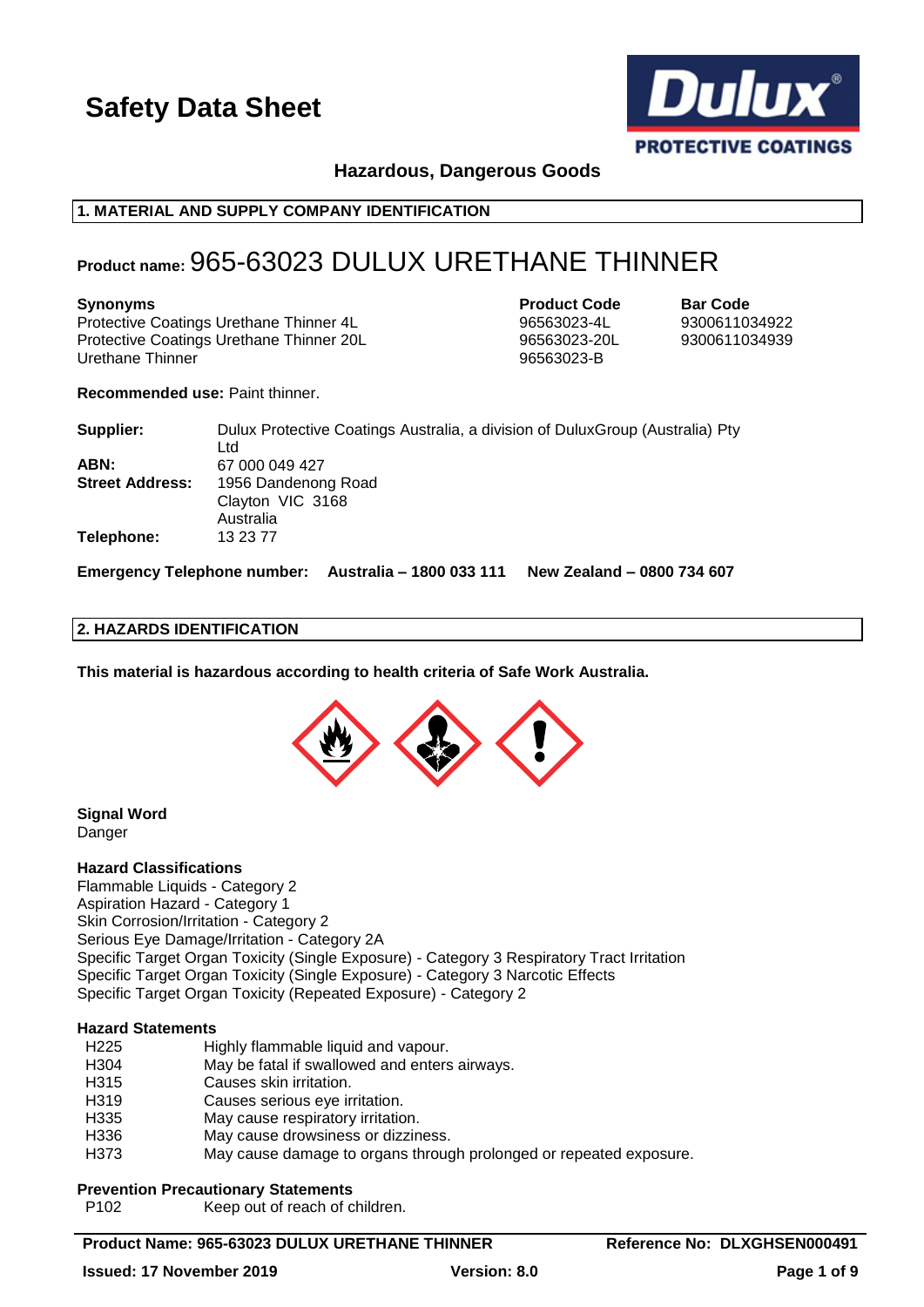

| P <sub>103</sub> | Read label before use.                                                         |
|------------------|--------------------------------------------------------------------------------|
| P <sub>210</sub> | Keep away from heat/sparks/open flames/hot surfaces. No smoking.               |
| P <sub>233</sub> | Keep container tightly closed.                                                 |
| P <sub>240</sub> | Ground/bond container and receiving equipment.                                 |
| P <sub>241</sub> | Use explosion-proof electrical, ventilating, lighting and all other equipment. |
| P <sub>242</sub> | Use only non-sparking tools.                                                   |
| P <sub>243</sub> | Take precautionary measures against static discharge.                          |
| P <sub>260</sub> | Do not breathe dust, fume, gas, mist, vapours or spray.                        |
| P <sub>264</sub> | Wash hands, face and all exposed skin thoroughly after handling.               |
| P <sub>271</sub> | Use only outdoors or in a well-ventilated area.                                |
| P <sub>280</sub> | Wear protective clothing, gloves, eye/face protection and suitable respirator. |

#### **Response Precautionary Statements**

| P <sub>101</sub> | If medical advice is needed, have product container or label at hand.                                                               |
|------------------|-------------------------------------------------------------------------------------------------------------------------------------|
| P301+P310        | IF SWALLOWED: Immediately call a POISON CENTRE or doctor/physician.                                                                 |
| P303+P361+P353   | IF ON SKIN (or hair): Remove/Take off immediately all contaminated clothing. Rinse<br>skin with water/shower.                       |
| P304+P340        | IF INHALED: Remove victim to fresh air and keep at rest in a position comfortable<br>for breathing.                                 |
| P305+P351+P338   | IF IN EYES: Rinse cautiously with water for several minutes. Remove contact<br>lenses, if present and easy to do. Continue rinsing. |
| P312             | Call a POISON CENTRE or doctor/physician if you feel unwell.                                                                        |
| P331             | Do NOT induce vomiting.                                                                                                             |
| P332+P313        | If skin irritation occurs: Get medical advice/attention.                                                                            |
| P337+P313        | If eye irritation persists: Get medical advice/attention.                                                                           |
| P362             | Take off contaminated clothing and wash before reuse.                                                                               |

#### **Storage Precautionary Statements**

| P403+P233 | Store in a well-ventilated place. Keep container tightly closed. |
|-----------|------------------------------------------------------------------|
| P403+P235 | Store in a well-ventilated place. Keep cool.                     |
| P405      | Store locked up.                                                 |

# **Disposal Precautionary Statement**

P501 Dispose of contents/container in accordance with local, regional, national and international regulations.

# **Poison Schedule:** Not Applicable

# **DANGEROUS GOOD CLASSIFICATION**

Classified as Dangerous Goods by the criteria of the "Australian Code for the Transport of Dangerous Goods by Road & Rail" and the "New Zealand NZS5433: Transport of Dangerous Goods on Land".

#### **Dangerous Goods Class:** 3

| 3. COMPOSITION INFORMATION                                           |           |                    |
|----------------------------------------------------------------------|-----------|--------------------|
| <b>CHEMICAL ENTITY</b>                                               | CAS NO    | <b>PROPORTION</b>  |
| 2-Propanol, 1-methoxy-, acetate                                      | 108-65-6  | $30 - 60 \%$ (w/w) |
| Acetic acid, butyl ester                                             | 123-86-4  | $1 - 10 \%$ (w/w)  |
| Methyl ethyl ketone                                                  | 78-93-3   | $30 - 60 %$ (w/w)  |
| Xylene                                                               | 1330-20-7 | $1 - 10 \%$ (w/w)  |
| Ingredients determined to be non-hazardous or below reporting limits |           | <b>Balance</b>     |
|                                                                      |           | 100%               |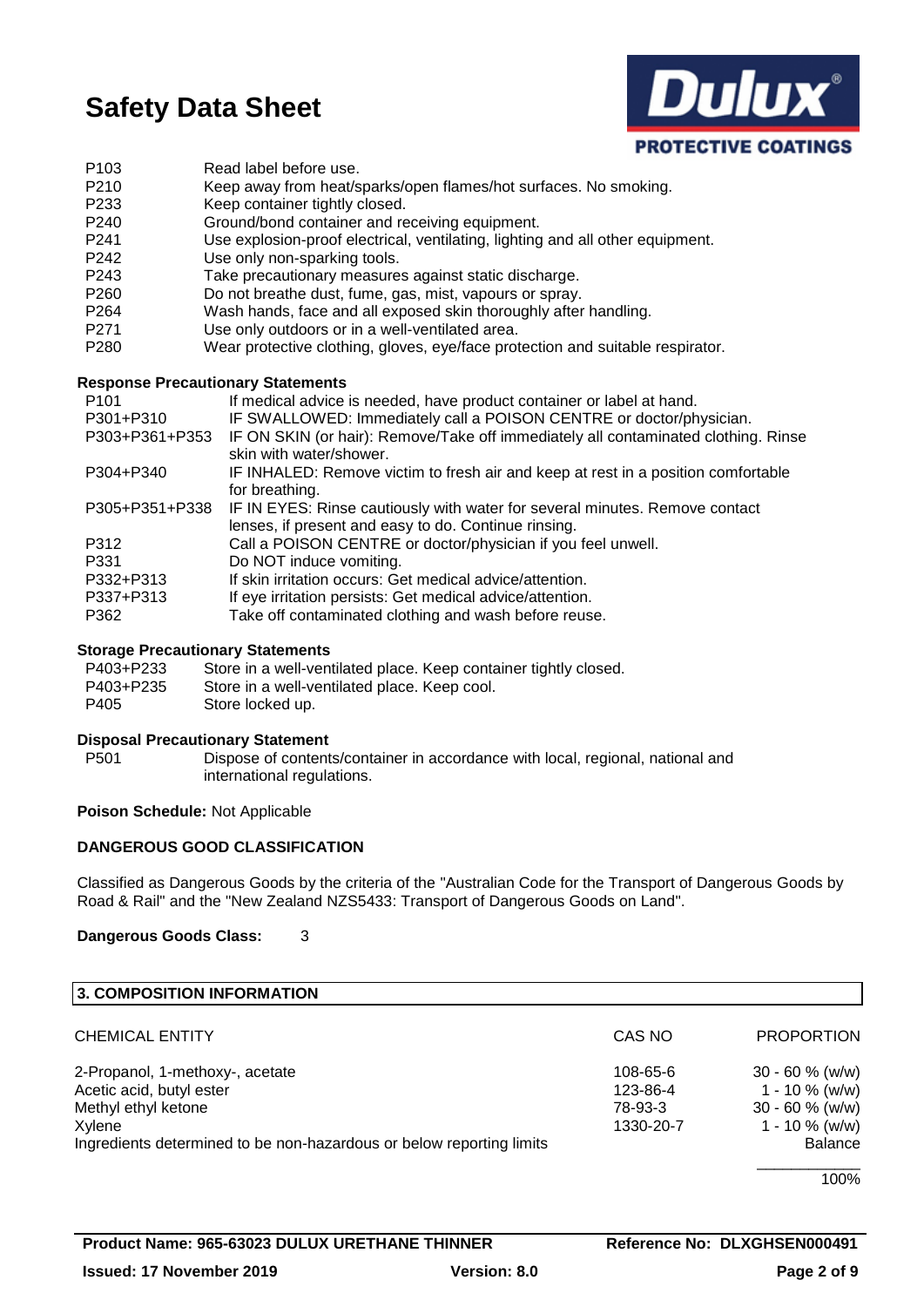

### **4. FIRST AID MEASURES**

If poisoning occurs, contact a doctor or Poisons Information Centre (Phone Australia 131 126, New Zealand 0800 764 766).

**Inhalation:** Remove victim from exposure - avoid becoming a casualty. Remove contaminated clothing and loosen remaining clothing. Allow patient to assume most comfortable position and keep warm. Keep at rest until fully recovered. Seek medical advice if effects persist.

**Skin Contact:** If skin or hair contact occurs, immediately remove contaminated clothing and flush skin and hair with running water. Continue flushing with water until advised to stop by the Poisons Information Centre or a Doctor; or for 15 minutes and transport to Doctor or Hospital. For gross contamination, immediately drench with water and remove clothing. Continue to flush skin and hair with plenty of water (and soap if material is insoluble). For skin burns, cover with a clean, dry dressing until medical help is available. If blistering occurs, do NOT break blisters. If swelling, redness, blistering, or irritation occurs seek medical assistance.

**Eye contact:** If in eyes, hold eyelids apart and flush the eyes continuously with running water. Continue flushing until advised to stop by the Poisons Information Centre or a Doctor; or for at least 15 minutes and transport to Doctor or Hospital.

**Ingestion:** Immediately rinse mouth with water. If swallowed, do NOT induce vomiting. Give a glass of water to drink. Never give anything by the mouth to an unconscious patient. If vomiting occurs give further water. Immediately call Poisons Centre or Doctor.

**PPE for First Aiders:** Wear safety shoes, overalls, gloves, chemical goggles, respirator. Use with adequate ventilation. If inhalation risk exists wear organic vapour/particulate respirator meeting the requirements of AS/NZS 1715 and AS/NZS 1716. Available information suggests that gloves made from nitrile rubber should be suitable for intermittent contact. However, due to variations in glove construction and local conditions, the user should make a final assessment. Always wash hands before smoking, eating, drinking or using the toilet. Wash contaminated clothing and other protective equipment before storing or re-using.

**Notes to physician:** Treat symptomatically.

### **5. FIRE FIGHTING MEASURES**

#### **Hazchem Code:** •3Y

**Suitable extinguishing media:** If material is involved in a fire use alcohol resistant foam or dry agent (carbon dioxide, dry chemical powder).

**Specific hazards:** Highly flammable liquid and vapour. May form flammable vapour mixtures with air. Flameproof equipment necessary in area where this chemical is being used. Nearby equipment must be earthed. Electrical requirements for work area should be assessed according to AS3000. Vapour may travel a considerable distance to source of ignition and flash back. Avoid all ignition sources. All potential sources of ignition (open flames, pilot lights, furnaces, spark producing switches and electrical equipment etc) must be eliminated both in and near the work area. Do NOT smoke.

**Fire fighting further advice:** Heating can cause expansion or decomposition leading to violent rupture of containers. If safe to do so, remove containers from path of fire. Keep containers cool with water spray. On burning or decomposing may emit toxic fumes. Fire fighters to wear self-contained breathing apparatus and suitable protective clothing if risk of exposure to vapour or products of combustion or decomposition.

#### **6. ACCIDENTAL RELEASE MEASURES**

# **SMALL SPILLS**

Wear protective equipment to prevent skin and eye contamination. Avoid inhalation of vapours or dust. Wipe up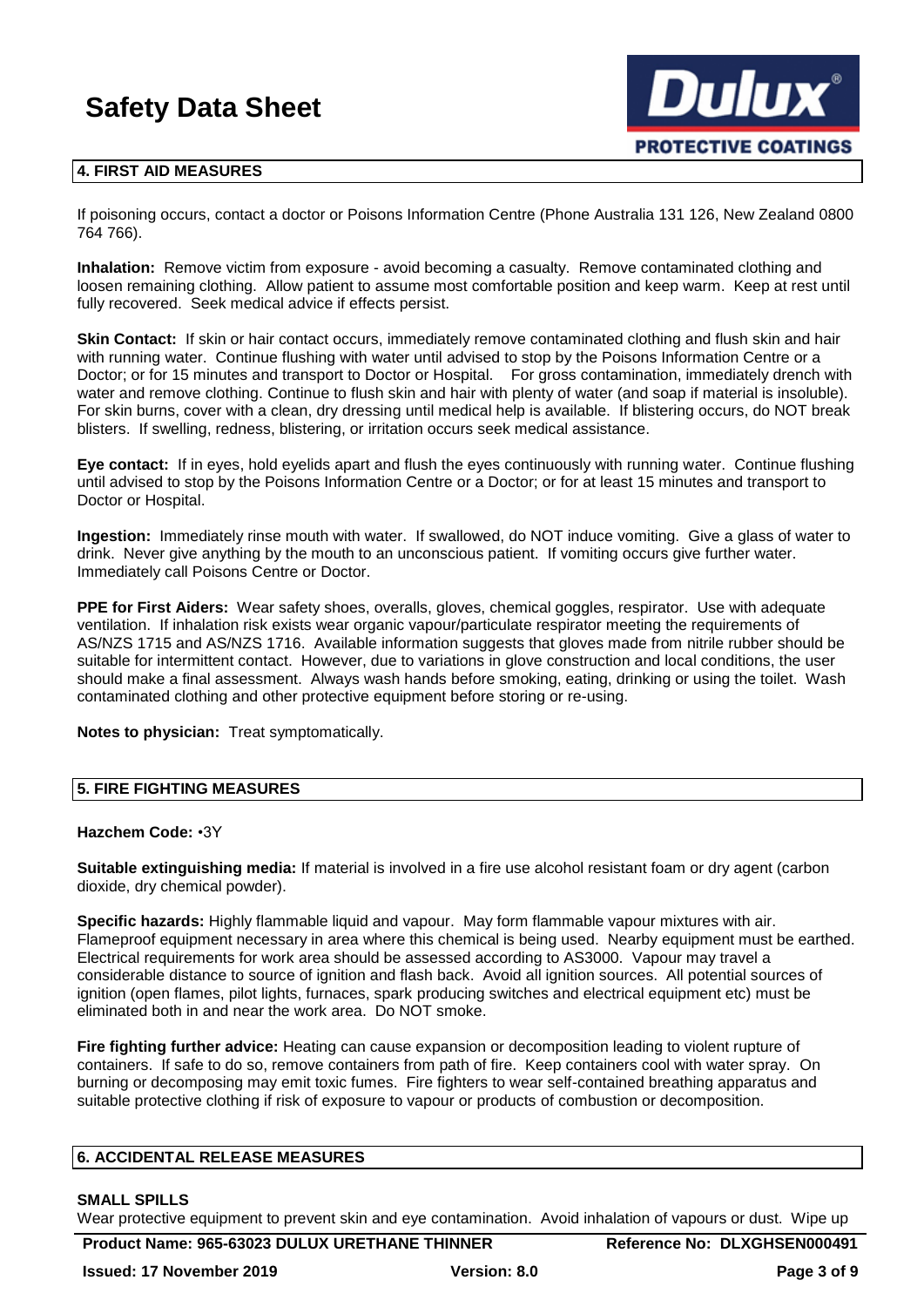

with absorbent (clean rag or paper towels). Collect and seal in properly labelled containers or drums for disposal.

# **LARGE SPILLS**

If safe to do so, shut off all possible sources of ignition. Clear area of all unprotected personnel. Slippery when spilt. Avoid accidents, clean up immediately. Wear protective equipment to prevent skin and eye contamination and the inhalation of vapours. Work up wind or increase ventilation. Contain - prevent run off into drains and waterways. Use absorbent (soil, sand or other inert material). Use a spark-free shovel. Collect and seal in properly labelled containers or drums for disposal. If contamination of crops, sewers or waterways has occurred advise local emergency services.

# **Dangerous Goods - Initial Emergency Response Guide No:** 14

# **7. HANDLING AND STORAGE**

**Handling:** Avoid eye contact and skin contact. Avoid inhalation of vapour, mist or aerosols.

**Storage:** Store in a cool, dry, well-ventilated place and out of direct sunlight. Store away from foodstuffs. Store away from incompatible materials described in Section 10. Store away from sources of heat and/or ignition. Store locked up. Keep container standing upright. Keep containers closed when not in use - check regularly for leaks.

This material is classified as a Class 3 Flammable Liquid as per the criteria of the "Australian Code for the Transport of Dangerous Goods by Road & Rail" and/or the "New Zealand NZS5433: Transport of Dangerous Goods on Land" and must be stored in accordance with the relevant regulations.

# **8. EXPOSURE CONTROLS / PERSONAL PROTECTION**

#### **National occupational exposure limits:**

|                              | TWA |       | <b>STEL</b> |       | <b>NOTICES</b> |
|------------------------------|-----|-------|-------------|-------|----------------|
|                              | ppm | mq/m3 | ppm         | mq/m3 |                |
| 1-Methoxy-2-propanol acetate | 50  | 274   | 100         | 548   | <b>Sk</b>      |
| Methyl ethyl ketone (MEK)    | 150 | 445   | 300         | 890   | ۰              |
| n-Butyl acetate              | 150 | 713   | 200         | 950   | -              |
| Xylene                       | 80  | 350   | 150         | 655   |                |

As published by Safe Work Australia.

TWA - The time-weighted average airborne concentration over an eight-hour working day, for a five-day working week over an entire working life.

STEL (Short Term Exposure Limit) - the average airborne concentration over a 15 minute period which should not be exceeded at any time during a normal eight-hour workday.

'Sk' Notice - absorption through the skin may be a significant source of exposure. The exposure standard is invalidated if such contact should occur.

These Exposure Standards are guides to be used in the control of occupational health hazards. All atmospheric contamination should be kept to as low a level as is workable. These exposure standards should not be used as fine dividing lines between safe and dangerous concentrations of chemicals. They are not a measure of relative toxicity.

If the directions for use on the product label are followed, exposure of individuals using the product should not exceed the above standard. The standard was created for workers who are routinely, potentially exposed during product manufacture.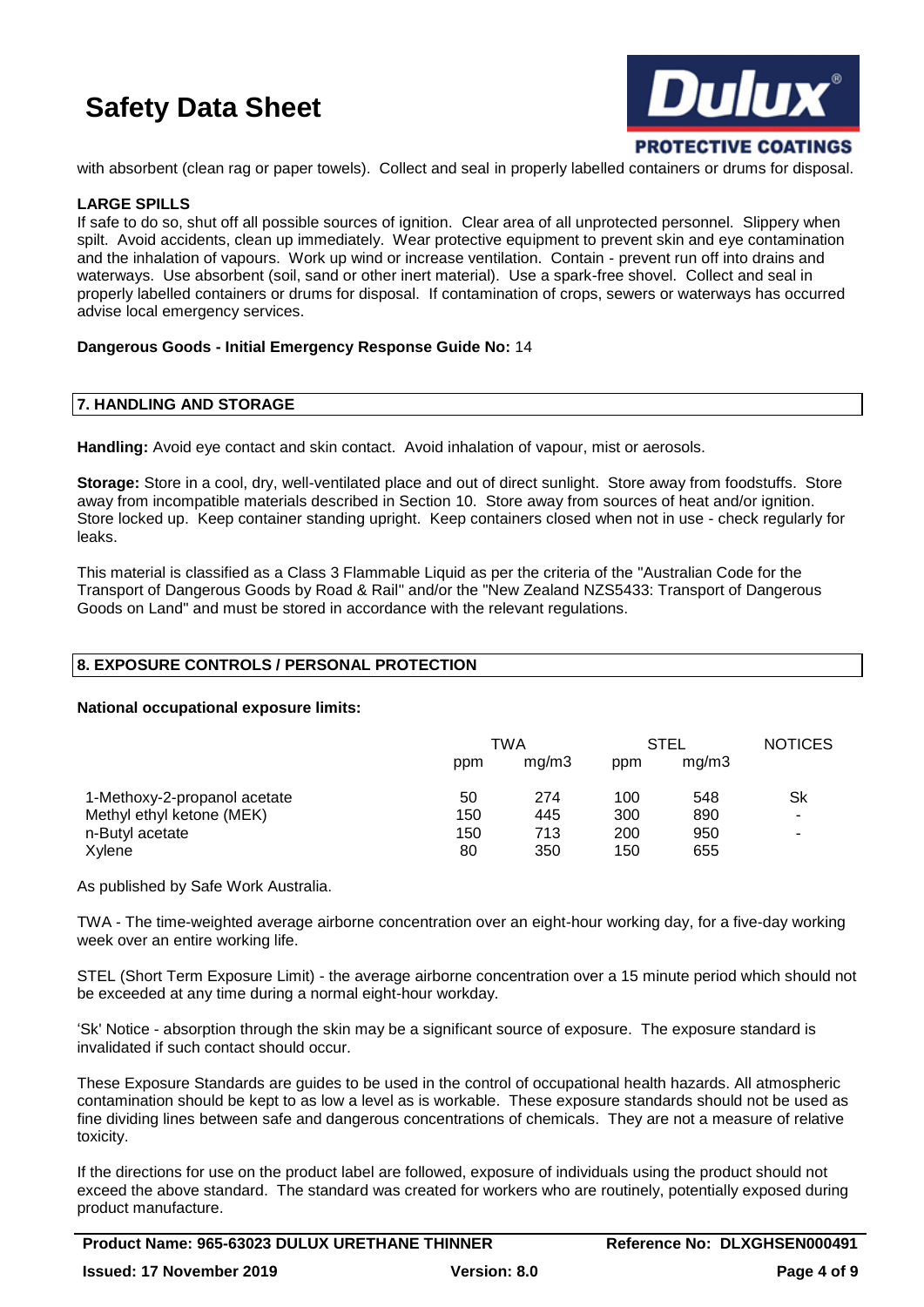

**Biological Limit Values:** As per the "National Model Regulations for the Control of Workplace Hazardous Substances (Safe Work Australia)" the ingredients in this material do not have a Biological Limit Allocated.

**Engineering Measures:** Ensure ventilation is adequate to maintain air concentrations below Exposure Standards. Use only in well ventilated areas. Use with local exhaust ventilation or while wearing appropriate respirator. Vapour heavier than air - prevent concentration in hollows or sumps. Do NOT enter confined spaces where vapour may have collected.

**Personal Protection Equipment:** SAFETY SHOES, OVERALLS, GLOVES, CHEMICAL GOGGLES, RESPIRATOR.

Wear safety shoes, overalls, gloves, chemical goggles, respirator. Use with adequate ventilation. If inhalation risk exists wear organic vapour/particulate respirator meeting the requirements of AS/NZS 1715 and AS/NZS 1716. Available information suggests that gloves made from nitrile rubber should be suitable for intermittent contact. However, due to variations in glove construction and local conditions, the user should make a final assessment. Always wash hands before smoking, eating, drinking or using the toilet. Wash contaminated clothing and other protective equipment before storing or re-using.

**Hygiene measures:** Keep away from food, drink and animal feeding stuffs. When using do not eat, drink or smoke. Wash hands prior to eating, drinking or smoking. Avoid contact with clothing. Avoid eye contact and skin contact. Avoid inhalation of vapour, mist or aerosols. Ensure that eyewash stations and safety showers are close to the workstation location.

# **9. PHYSICAL AND CHEMICAL PROPERTIES**

| Form:<br>Colour:<br>Odour:                                                                                                                                                                                                                                                                                                            | Liquid<br>Colourless<br>Solvent |                                                                                                                                                                      |
|---------------------------------------------------------------------------------------------------------------------------------------------------------------------------------------------------------------------------------------------------------------------------------------------------------------------------------------|---------------------------------|----------------------------------------------------------------------------------------------------------------------------------------------------------------------|
| Solubility:<br><b>Specific Gravity:</b><br><b>Relative Vapour Density (air=1):</b><br>Vapour Pressure (20 °C):<br>Flash Point (°C):<br>Flammability Limits (%):<br>Autoignition Temperature (°C):<br>Melting Point/Range (°C):<br>Boiling Point/Range (°C):<br>Decomposition Point (°C):<br>pH:<br>Viscosity:<br>Total VOC (g/Litre): |                                 | Insoluble in water. Soluble in organic solvents.<br>0.875<br>>1<br>N Av<br>-7 (Methyl ethyl ketone)<br>N Av<br>N Av<br>N Av<br>N Av<br>N Av<br>N App<br>N Av<br>N Av |

(Typical values only - consult specification sheet)  $N Av = Not available, N App = Not applicable$ 

#### **10. STABILITY AND REACTIVITY**

**Chemical stability:** This material is thermally stable when stored and used as directed.

**Conditions to avoid:** Elevated temperatures and sources of ignition.

**Incompatible materials:** Oxidising agents.

**Hazardous decomposition products:** Oxides of carbon and nitrogen, smoke and other toxic fumes.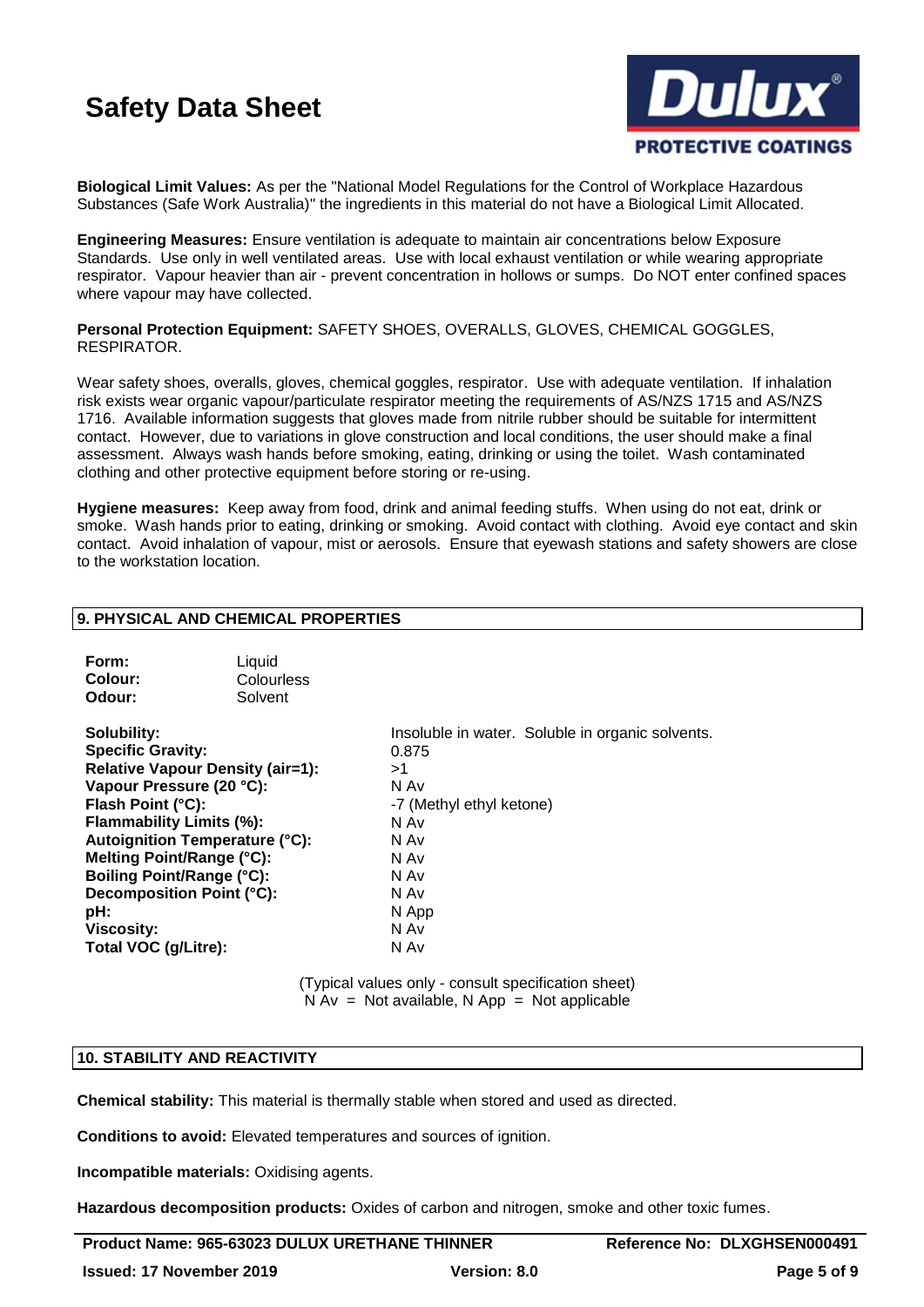

**Hazardous reactions:** No known hazardous reactions.

# **11. TOXICOLOGICAL INFORMATION**

No adverse health effects expected if the product is handled in accordance with this Safety Data Sheet and the product label. Symptoms or effects that may arise if the product is mishandled and overexposure occurs are:

### **Acute Effects**

**Inhalation:** Material is an irritant to mucous membranes and respiratory tract. Inhalation of vapour can result in headaches, dizziness and possible nausea. Inhalation of high concentrations can produce central nervous system depression, which can lead to loss of co-ordination, impaired judgement and if exposure is prolonged, unconsciousness.

**Skin contact:** Contact with skin will result in irritation.

**Ingestion:** Swallowing can result in nausea, vomiting and irritation of the gastrointestinal tract. May cause lung damage if swallowed. Small amounts of liquid aspirated into the respiratory system during ingestion or vomiting may cause bronchopneumonia or pulmonary oedema.

**Eye contact:** An eye irritant.

### **Acute toxicity**

**Inhalation:** This material has been classified as non-hazardous. Acute toxicity estimate (based on ingredients): LC50 > 20.0 mg/L for vapours or LC50 > 5.0 mg/L for dust and mist or LC50 > 20,000 ppm for gas

**Skin contact:** This material has been classified as non-hazardous. Acute toxicity estimate (based on ingredients): >2,000 mg/Kg bw

**Ingestion:** This material has been classified as non-hazardous. Acute toxicity estimate (based on ingredients): >2,000 mg/Kg bw

**Corrosion/Irritancy:** Eye: this material has been classified as a Category 2A Hazard (reversible effects to eyes). Skin: this material has been classified as a Category 2 Hazard (reversible effects to skin).

**Sensitisation:** Inhalation: this material has been classified as not a respiratory sensitiser. Skin: this material has been classified as not a skin sensitiser.

**Aspiration hazard:** This material has been classified as Aspiration Hazard - Category 1

**Specific target organ toxicity (single exposure):** This material has been classified as a Category 3 Hazard. Exposure via inhalation may result in respiratory irritation. This material has been classified as a Category 3 Hazard. Exposure via inhalation may result in depression of the central nervous system.

# **Chronic Toxicity**

**Mutagenicity:** This material has been classified as non-hazardous.

**Carcinogenicity:** This material has been classified as non-hazardous.

**Reproductive toxicity (including via lactation):** This material has been classified as non-hazardous.

**Specific target organ toxicity (repeat exposure):** This material has been classified as a Category 2 Hazard.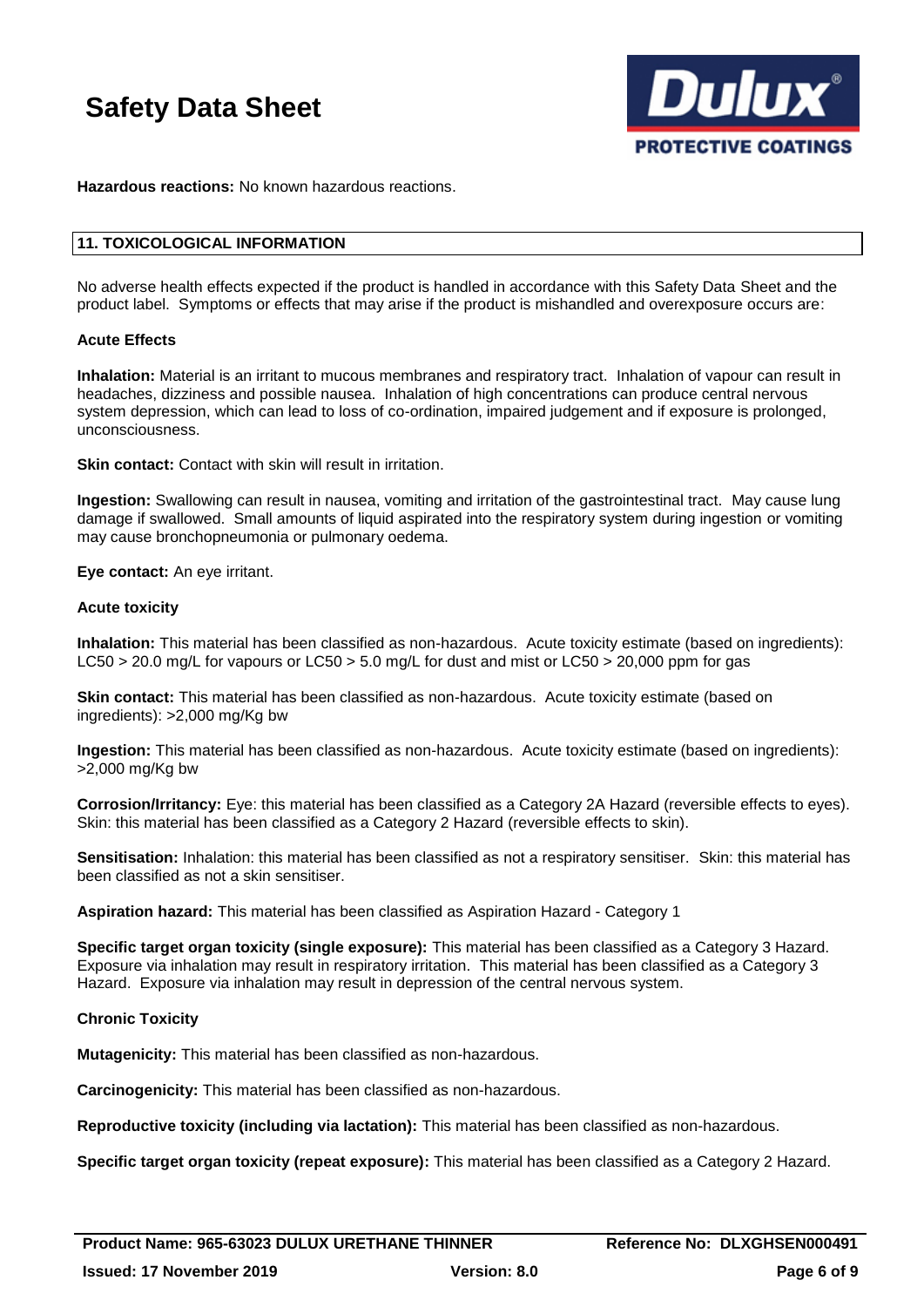

# **12. ECOLOGICAL INFORMATION**

Avoid contaminating waterways.

**Acute aquatic hazard:** This material has been classified as a Category Acute 2 Hazard (9.1D New Zealand). Acute toxicity estimate (based on ingredients): 1 - 10 mg/L

**Long-term aquatic hazard:** This material has been classified as non-hazardous. Non-rapidly or rapidly degradable substance for which there are adequate chronic toxicity data available OR in the absence of chronic toxicity data, Acute toxicity estimate (based on ingredients): >100 mg/L, where the substance is not rapidly degradable and/or BCF  $<$  500 and/or log  $K_{ow}$   $<$  4.

**Ecotoxicity:** No information available.

**Persistence and degradability:** No information available.

**Bioaccumulative potential:** No information available.

**Mobility:** No information available.

# **13. DISPOSAL CONSIDERATIONS**

Persons conducting disposal, recycling or reclamation activities should ensure that appropriate personal protection equipment is used, see "Section 8. Exposure Controls and Personal Protection" of this SDS.

If possible material and its container should be recycled. If material or container cannot be recycled, dispose in accordance with local, regional, national and international Regulations.

#### **14. TRANSPORT INFORMATION**

#### **ROAD AND RAIL TRANSPORT**

Classified as Dangerous Goods by the criteria of the "Australian Code for the Transport of Dangerous Goods by Road & Rail" and the "New Zealand NZS5433: Transport of Dangerous Goods on Land".



| UN No:                              | 1263       |
|-------------------------------------|------------|
| <b>Dangerous Goods Class:</b>       | 3          |
| <b>Packing Group:</b>               | Ш          |
| <b>Hazchem Code:</b>                | $\cdot$ 3Y |
| <b>Emergency Response Guide No:</b> | 14         |

**Proper Shipping Name:** PAINT RELATED MATERIAL

**Segregation Dangerous Goods:** Not to be loaded with explosives (Class 1), flammable gases (Class 2.1), if both are in bulk, toxic gases (Class 2.3), spontaneously combustible substances (Class 4.2), oxidising agents (Class 5.1), organic peroxides (Class 5.2), toxic substances (Class 6.1), infectious substances (Class 6.2) or radioactive substances (Class 7). Exemptions may apply.

#### **MARINE TRANSPORT**

Classified as Dangerous Goods by the criteria of the International Maritime Dangerous Goods Code (IMDG Code) for transport by sea.

**Product Name: 965-63023 DULUX URETHANE THINNER Reference No: DLXGHSEN000491**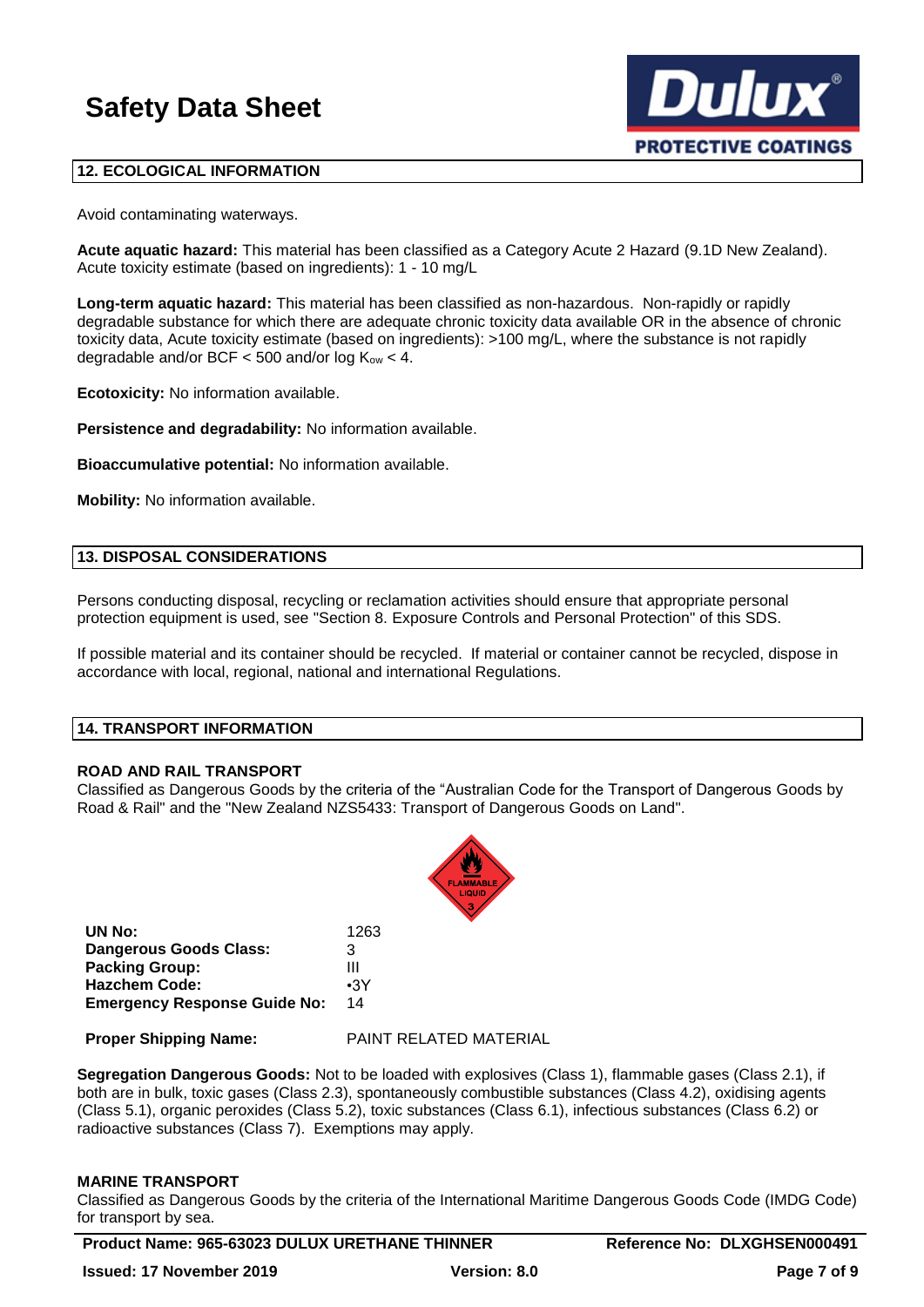



**UN No:** 1263 **Dangerous Goods Class:** 3 **Packing Group:** III

**Proper Shipping Name:** PAINT RELATED MATERIAL

# **AIR TRANSPORT**

Classified as Dangerous Goods by the criteria of the International Air Transport Association (IATA) Dangerous Goods Regulations for transport by air.



**UN No:** 1263 **Dangerous Goods Class:** 3 **Packing Group:** III

**Proper Shipping Name:** PAINT RELATED MATERIAL

# **15. REGULATORY INFORMATION**

**This material is not subject to the following international agreements:**

Montreal Protocol (Ozone depleting substances)

The Stockholm Convention (Persistent Organic Pollutants)

The Rotterdam Convention (Prior Informed Consent)

Basel Convention (Hazardous Waste)

International Convention for the Prevention of Pollution from Ships (MARPOL)

#### **This material/constituent(s) is covered by the following requirements:**

• All components of this product are listed on or exempt from the Australian Inventory of Chemical Substances (AICS).

• All components of this product are listed on or exempt from the New Zealand Inventory of Chemical (NZIoC).

**HSNO Group Standard:** HSR002662 - Surface Coatings and Colourants (Flammable) Group Standard

# **16. OTHER INFORMATION**

Reason for issue: Revised

This Safety Data Sheet has been prepared by Chemical Data Services Pty Ltd (chemdata.com.au) on behalf of its client.

Safety Data Sheets are updated frequently. Please ensure that you have a current copy.

This SDS summarises at the date of issue our best knowledge of the health and safety hazard information of the